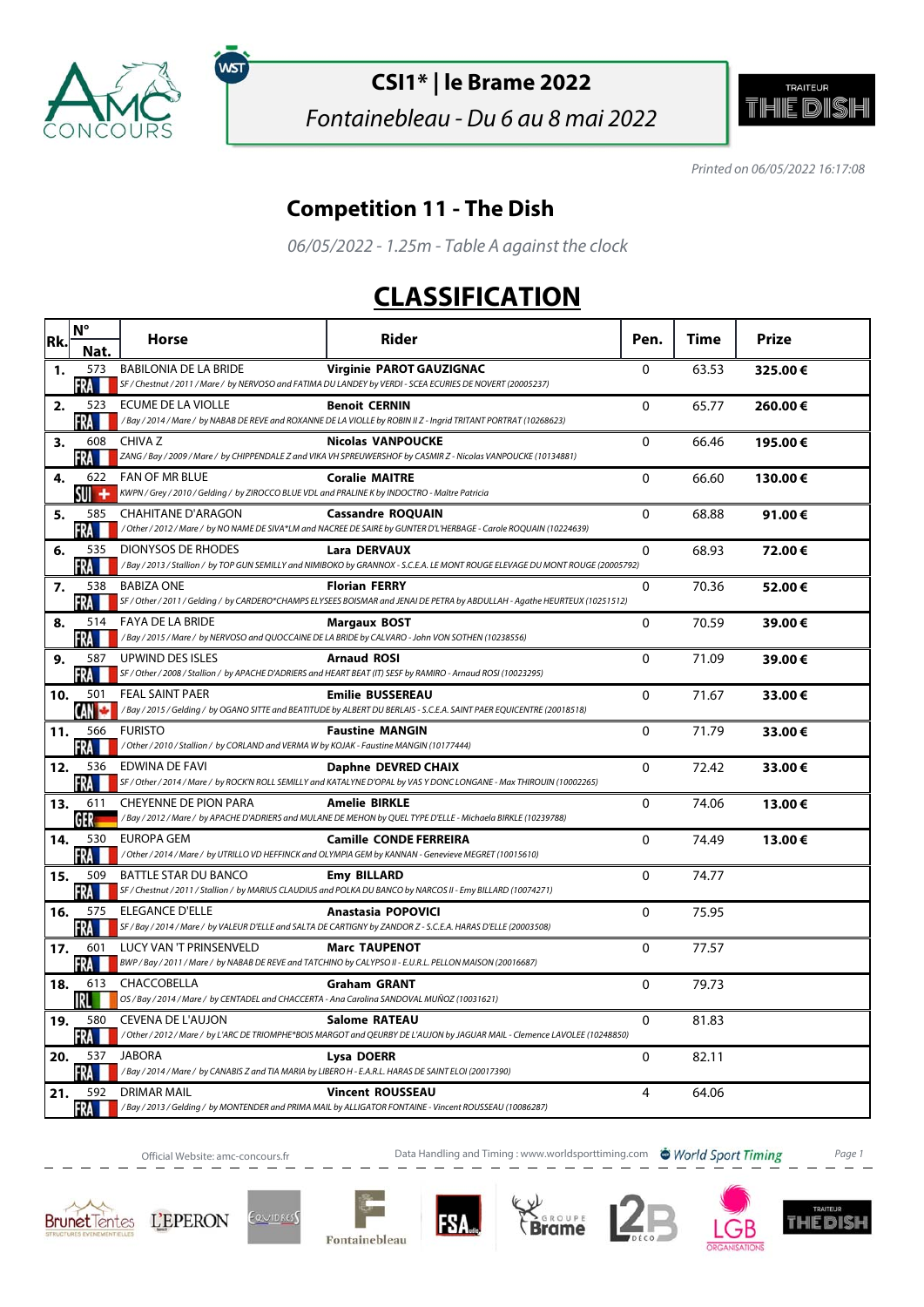# **CLASSIFICATION**

| Rk. | $N^{\circ}$       | Horse                                                                                                                     | Rider                                                                                                                                                       | Pen. | Time  | <b>Prize</b> |
|-----|-------------------|---------------------------------------------------------------------------------------------------------------------------|-------------------------------------------------------------------------------------------------------------------------------------------------------------|------|-------|--------------|
| 22. | Nat.<br>590       | <b>CHAMAN DECHAINE</b>                                                                                                    | <b>Gaelle ROTKOPF</b>                                                                                                                                       | 4    | 64.15 |              |
|     | <b>FRA</b>        |                                                                                                                           | / Other / 2012 / Gelding / by KANNAN and PRINCESS ROUGE by FIRST BRIDE - Damien ROTKOPF (10084743), Gaelle ROTKOPF (10095784)                               |      |       |              |
| 23. | 532<br>FRA        | <b>BELLE MERZE</b>                                                                                                        | <b>Stanislas DE ZUCHOWICZ</b><br>SF / Chestnut / 2011 / Mare / by OLIMBOS MERZE and LAUREN DU ROZEL by ROSIRE - Jean Michel MARTINOT (10001727)             | 4    | 65.20 |              |
| 24. | 528               | <b>BLACK KNIGHT GEM</b>                                                                                                   | <b>Camille CONDE FERREIRA</b>                                                                                                                               | 4    | 66.38 |              |
|     | 582               | <b>ACELAN DE CUSSAT</b>                                                                                                   | SF / Black / 2011 / Gelding / by C INDOCTRO and RHAPSODIE GEM by KANNAN*GFE - Sandrine LE POTIER (10066507)                                                 |      |       |              |
| 25. |                   |                                                                                                                           | <b>Camille RICHOU</b><br>/Chestnut / 2010 / Gelding / by RADIEUX and CITE DU TERROU by QUIDAM NORMAND - Gabrielle FLEXER (10058947)                         | 4    | 69.42 |              |
| 26. | 551<br>FRA        | LAITA DE PREUILLY Z                                                                                                       | <b>Guillaume GUINAUD</b><br>/Bay/2013/Mare/ by L'ARC DE TRIOMPHE*BOIS MARGOT and SWEET CHIN by CHIN CHIN - S.C. HARAS DE PREUILLY (20005740)                | 4    | 70.05 |              |
| 27. | 576               | <b>TANAELLE DU MOULIN</b>                                                                                                 | <b>Anastasia POPOVICI</b>                                                                                                                                   | 4    | 70.16 |              |
|     | FRA               |                                                                                                                           | SF / Bay / 2007 / Mare / by LARINO and KARMA DES BARREAUX by THOAS DU THEILLET - Robert MOULIN (10273165)                                                   |      |       |              |
| 28. | 584<br>FRA        | <b>BALZANE DES ROCHES</b>                                                                                                 | <b>Cassandre ROQUAIN</b><br>SF / Chestnut / 2011 / Mare / by BALOU DU ROUET and QUENOTTE DES ROCHES by ZANDOR Z - Carole ROQUAIN (10224639)                 | 4    | 70.91 |              |
| 29. | 569               | <b>BEAUTIFUL DE BRIAND</b>                                                                                                | <b>Sandrine MARIANI</b>                                                                                                                                     | 4    | 70.99 |              |
| 30. | FRA<br>558        | <b>ETINCELLE D'ALLOU</b>                                                                                                  | Grey / 2011 / Gelding / by WINNINGMOOD VD ARENBERG and KIVA D'HELBY by QREDO DE PAULSTRA - S.A.R.L. GOLDEN HORSE COMMERCE (200192<br><b>Julie LAYLY</b>     | 4    | 71.70 |              |
|     | FRA I             |                                                                                                                           | / Other / 2014 / Mare / by CABDULA DU TILLARD and VERDENNE D'ALLOU by QUITE EASY - Julie LAYLY (10173048)                                                   |      |       |              |
| 31. | 524<br>FRA I      | <b>ESCORT DE MONS</b>                                                                                                     | <b>Benoit CERNIN</b><br>/ / 2014 / Mare / by AIR JORDAN and JACINTHE D'ARNOULT by SUPER DE BOURRIERE - Laurent CERNIN, S.A.R.L. BENOIT CERNIN               | 4    | 72.80 |              |
| 32. | 599               | <b>FELIX D'ARGOUGES</b>                                                                                                   | <b>Valentin SINGER</b>                                                                                                                                      | 4    | 74.35 |              |
|     | FRA               |                                                                                                                           | /Bay / 2015 / Gelding / by BISQUET BALOU C VD MISPEL and JUNGFRAU PIERREVILLE by SABLE ROSE - EARL HARAS DE FONTAINEBLEAU (20006178), M                     |      |       |              |
| 33. | 534<br>FRA        | <b>BIJANE DU LOIR</b>                                                                                                     | Iphigenie DERAY<br>SF / Other / 2011 / Mare / by NOUMA D'AUZAY*LA and ROANE DU LOIR by ADELFOS - SC DU HARAS DE REUX (20001095)                             | 4    | 74.43 |              |
| 34. | 554               | AITA D'AM                                                                                                                 | Alexia KOMISSARENKO                                                                                                                                         | 4    | 78.37 |              |
| 35. | FRA L<br>583      | <b>DESIR DE MINUIT</b>                                                                                                    | SF / Other / 2010 / Gelding / by KALASKA DE SEMILLY and SCALA DE L'ARZ by QUAPRICE BOIMARGOT QUINCY - Youri KOMISSARENKO (10240189)<br><b>Flavien ROLLY</b> | 4    | 79.44 |              |
|     | <b>FRA</b>        |                                                                                                                           | /Bay / 2013 / Stallion / by COROFINO*GFE and CONCORDIA DC by CONCORDE - Flavien ROLLY (10106204), CJUMP (20006176)                                          |      |       |              |
| 36. | 520<br><b>FRA</b> | ERWINN VAN BROEKHOVEN WS Z                                                                                                | <b>Elena BRIENS</b><br>/Grey / 2014 / Gelding / by ECHO VAN HET NEERENBOSCH and WHITNEY W Z by WINNINGMOOD VD ARENBERG - Pascal RUMEAU (10266350)           | 4    | 80.55 |              |
| 37. | 619               | <b>ECLAIREUR DE BRIERE</b>                                                                                                | Alicia HEINIGER<br>SF / Bay / 2014 / Gelding / by TSUNAMI DE HUS and SYLVIANE DE BRIERE by DORMANE DU PUY - Alicia HEINIGER (10025852)                      | 4    | 83.14 |              |
| 38. | SUI +<br>517      | DROLE DE DAME SAVIGNY                                                                                                     | <b>Clement BOULANGER</b>                                                                                                                                    | 4    | 83.86 |              |
|     | FRA               |                                                                                                                           | /Bay / 2013 / Mare / by TOP GUN SEMILLY and PIN UP DE SAVIGNY by DIAMANT DE SEMILLY - S.A.S. MY INVESTMENT COMPANY (20016679)                               |      |       |              |
| 39. | 606<br>FRA        | <b>MIDNIGHT KISS</b>                                                                                                      | Sacha TURPIN<br>/ Other / 2012 / Mare / by MYLORD CARTHAGO and CATALANIA by CASSINI II - Pierrick TURPIN (10278688), Sacha TURPIN (10278674)                | 8    | 70.87 |              |
| 40. | 539<br>FRA        | CHACCOLADY                                                                                                                | <b>Florian FERRY</b><br>/ Other / 2010 / Mare / by CHACCO BLUE and LANDLADY by LACANTUS - Agathe HEURTEUX (10251512), S.C.E.A. DES ANGLOS (20017778)        | 8    | 74.27 |              |
| 41. | 510               | <b>VANILLE IDEALE</b>                                                                                                     | <b>Arnaud BIMBENET</b>                                                                                                                                      | 8    | 74.84 |              |
|     | FRA               |                                                                                                                           | SF / Chestnut / 2009 / Mare / by MYLORD CARTHAGO*HN and KISS ME IDEALE by O MALLEY - Arnaud BIMBENET (10138886)                                             |      |       |              |
| 42. | 511<br>FRA        | <b>VIOLETTE MAIL</b><br>SF / Grey / 2009 / Mare / by UTRILLO Z and MIRABELLE MAIL by REBEL Z - Arnaud BIMBENET (10138886) | <b>Arnaud BIMBENET</b>                                                                                                                                      | 8    | 77.58 |              |
| 43. | 593               | <b>TORMAL'N DERICK</b>                                                                                                    | <b>Sebastien SAUZAY</b>                                                                                                                                     | 8    | 78.20 |              |
| 44. | FRA<br>543        | <b>EMMY DES CHAINES</b>                                                                                                   | SF / Bay / 2007 / Gelding / by ROBIN II Z and KIS MISS LA COUR by CALYPSO D'HERBIERS - Sebastien SAUZAY (10071205)<br><b>Stephane FREY</b>                  | 8    | 80.29 |              |
|     | FRA               |                                                                                                                           | /Bay / 2014 / Mare / by CARINJO*HDC and VAYA DE BRENIL CHAINE by QUIDAM DE REVEL - Stephane FREY (10019831)                                                 |      |       |              |
| 45. | 515<br>FRA        | KIVANTA HDH<br>/Other / 2015 / Mare / by CREAM ON TOP and HIVANTA by AREZZO VDL - SARL ECURIE BOST (20001108)             | <b>Margaux BOST</b>                                                                                                                                         | 8    | 82.08 |              |
| 46. | 549<br>FRA        | DALLAS D'AUGE                                                                                                             | <b>Laurene GOUT</b><br>/Chestnut / 2013 / Gelding / by SAFARI D'AUGE and MELIBEA D'AUGE by GALOUBET A - S.C.E.A. HARAS DE BLANCASTEL (20017890)             | 8    | 82.96 |              |
| 47. | 588               | N DAYCLIC DE LA BERANGERI                                                                                                 | <b>Jeanne ROSSEZ</b>                                                                                                                                        | 12   | 71.82 |              |
|     | FRA I<br>506      | CIGALE DE GROOM                                                                                                           | / Chestnut / 2013 / Stallion / by ELVIS TER PUTTE and KYRIELLE DE LA DIVE by COUCA DE CALABRE*HN - Marine DURAND (10280667)                                 | 12   |       |              |
| 48. | FRA               |                                                                                                                           | <b>Romane BAUDAT</b><br>/Bay / 2012 / Mare / by READY BOY DES FORETS*HN and ROMY DE GROOM by GENTLEMAN PLATIERE - SARL ECURIE BOST (20001108)               |      | 79.07 |              |
| 49. | 560<br>FRA        | <b>CRAKOTTE DE L'ORNE</b>                                                                                                 | <b>Justine LECOCQ</b><br>/ Chestnut / 2012 / Mare / by QLASSIC BOIS MARGOT and CHRISTA DE L'AJOUX by FIRECREST - Justine LECOCQ (10067246)                  | 12   | 85.11 |              |
|     |                   | Official Website: amc-concours.fr                                                                                         | Data Handling and Timing: www.worldsporttiming.com World Sport Timing                                                                                       |      |       | Page 2       |